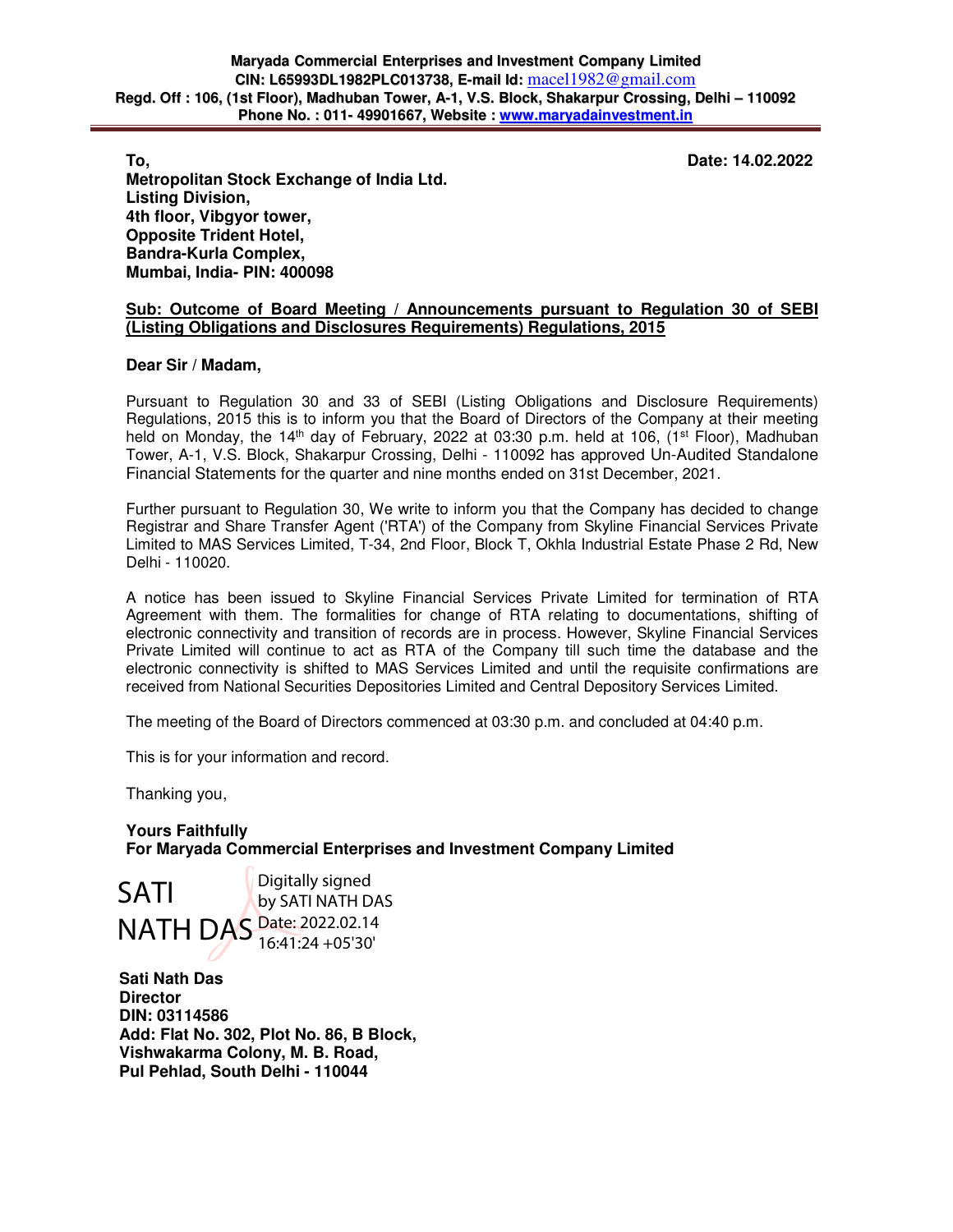### **MARYADA COMMERCIAL ENTERPRISES & INVESTMENT CO. LTD. Registered Office: 106, (1st Floor) Madhubhan Tower, A-1 V.S Block Shakarpur Crossing New Delhi-110092 E-mail : macel1982@gmail.com, Website: www.maryadainvestment.in UN-AUDITED FINANCIAL RESULTS FOR THE QUARTER AND NINE MONTHS ENDED 31ST DECEMBER, 2021**

|     |                                                           | <b>Quarter</b> ended |             |                | <b>Nine month Ended</b> |             | <b>Year Ended</b> |
|-----|-----------------------------------------------------------|----------------------|-------------|----------------|-------------------------|-------------|-------------------|
|     | <b>Particulars</b>                                        | 31.12.2021           | 30.09.2021  | 31.12.2020     | 31.12.2021              | 31.12.2020  | 31.03.2021        |
|     |                                                           | (Unaudited)          | (Unaudited) | (Unaudited)    | (Unaudited)             | (Unaudited) | (Unaudited)       |
| 1.  | <b>Revenue from operations</b>                            |                      |             |                |                         |             |                   |
|     | a) Interest Income                                        | 70.437               | 79,268      | 79.411         | 2.31.535                | 2,71,397    | 3,57,368          |
|     | b) Dividend Income                                        | 2,35,583             | 5,21,122    | 3,97,534       | 10,85,148               | 14,31,812   | 17,61,805         |
|     | c) Net gain on fair value changes                         | 4,75,562             | 36,31,026   | 49,35,598      | 80,67,649               | 1,08,24,417 | 13766283          |
|     | Total                                                     | 7,81,582             | 42,31,416   | 54,12,543      | 93,84,332               | 1,25,27,626 | 15885456          |
| 2.  | <b>Other Income</b>                                       | 100                  |             |                | 100                     |             | 26,018            |
| 3.  | Total Income $(1+2)$                                      | 7.81.682             | 42.31.416   | 54,12,543      | 93,84,432               | 1,25,27,626 | 15911474          |
| 4.  | <b>Expenses</b>                                           |                      |             |                |                         |             |                   |
|     | a) Finance Costs                                          | 1,15,634             | 1,14,071    | 1,41,816       | 3,43,776                | 4,25,448    | 5,67,265          |
|     | b) Employee benefit expense                               | 4,27,050             | 3,68,537    | 3,66,589       | 12,36,512               | 10,21,670   | 14,35,896         |
|     | c) Depreciation and amortisation expense                  | 509                  | 822         | 1,725          | 2,153                   | 5,174       | 4,463             |
|     | d) Other expenses                                         | 71,264               | 1,39,942    | 1,56,383       | 3,69,525                | 3,95,814    | 5,93,112          |
|     | <b>Total Expense (4)</b>                                  | 6,14,457             | 6,23,371    | 6,66,513       | 19,51,966               | 18,48,106   | 26,00,736         |
| 5.  | Profit /(loss) before tax (3-4)                           | 1,67,224             | 36,08,044   | 4746030        | 74,32,466               | 10679520    | 13310738          |
| 6.  | <b>Tax Expense</b>                                        |                      |             |                |                         |             |                   |
|     | a) Current tax                                            |                      |             | $\overline{a}$ |                         |             | 1,74,560          |
|     | b) Deferred tax                                           | 652                  | (555)       | (302)          | 97                      | (906)       | (1109)            |
|     | Total tax expense                                         | 652                  | (555)       | (302)          | 97                      | (906)       | 173451            |
| 17. | Profit/(loss) for the period (5-6)                        | 1,66,572             | 36,08,599   | 4746332        | 74,32,369               | 10680426    | 13137287          |
| 8.  | Other comprehensive income                                |                      |             |                |                         |             |                   |
|     | (i) Items that will not be reclassified to profit or loss |                      |             |                |                         |             |                   |
|     | a) Fair value changes in Equity Instruments               | -4,80,962            | 14,88,097   | 23,59,960      | 20,32,757               | 30,77,234   | 3692429           |
|     | b) Tax impact on above                                    | 1,21,060             | $-3,66,051$ |                | $-5,11,653$             |             | $-9,29,311$       |
| 9.  | Total Comprehensive income for the period $(7+8)$         | $-1,93,329$          | 47,30,645   | 71,06,292      | 89,53,472               | 1,37,57,661 | 15900405          |
| 10. | Paid-up equity share capital (Rs. 10/- per share)         | 1,24,50,000          | 1,24,50,000 | 1,24,50,000    | 1,24,50,000             | 1,24,50,000 | 1,24,50,000       |
| 11. | Earnings per Share (EPS)- not anualised (Rs.)             |                      |             |                |                         |             |                   |
|     | a) Basic                                                  | 0.13                 | 2.90        | 3.81           | 5.97                    | 8.58        | 10.55             |
|     | b) Diluted                                                | 0.13                 | 2.90        | 3.81           | 5.97                    | 8.58        | 10.55             |

**(In INR)**

See accompanying notes to financial results

### **MARYADA COMMERCIAL ENTERPRISES & INVESTMENT CO. LTD. Registered Office: 106, (1st Floor) Madhubhan Tower, A-1 V.S Block Shakarpur Crossing New Delhi-110092 E-mail : macel1982@gmail.com, Website: www.maryadainvestment.in**

**UN-AUDITED FINANCIAL RESULTS FOR THE QUARTER AND NINE MONTHS ENDED 31ST DECEMBER, 2021**

#### **Notes:**

1. The above Unaudited Financial Results for the quarter ended December 31st, 2021 have been reviewed by the Audit Committee and approved by the

Board of Directors at their respective meetings held on 14th February , 2022.

2.5.4.20=3ee838f3f4f00695bfd7e5ca6e274f90f11d614 dd8ac4ca2dfe4d83d3709cca7, postalCode=110069, street=HOUSE NO 7 AND 8 FIRST FLOOR, serialNumber=e4c90017b099026a3c70697b7813ad5 d992993dd3fc967a7ab6a84ab7a2634d6, o=Personal, cn=RAJESH JAIN, pseudonym=9532cf5201a767bba2b5457cf9d3ca6d Date: 2022.02.14 16:41:26 +05'30'

2. The above Financial Results of the Company have been prepared in accordance with Indian Accounting Standards ('Ind AS') notified under the Companies (Indian Accounting Standards) Rules, 2015 as amended by the Companies (Indian Accounting Standard Rules, 2016 and accordingly, these Financial Results together with the results for the comparative reporting period have been prepared in<br>accordance with the recognition Act, 2013 ("the Act"), and other recognizal accounting practices generally acceptd in India and in compliance with Regulation 33 of the SEBI (Listing Obligations and Disclosure Requirements) Regulations, 2015 as amended (the "Listing Regulations"). Any application guidance / clarifications / directions issued by the Reserve Bank of India or other regulators are implemented as and when they are issued / applicable.

3. The Comapany is registered as NBFC with RBI & at presents there are no reportable segment as per Indian Accounting Standard - 108 on "Operating Segments" in respect of the Company.

4. The Outbreak of Coronavirus disease (COVID-19) pandemic globally and in India is causing significant disturbance and slowdown of economic activity. The management has considered the possible effects that may result from the pandemic on the carrying amount of receivables loans/advances, investments and other assets / liablities. Based on the current indicators of future economic conditions, the management expects to recover the carrying amount of these assets. However, the management will continue to closely monitor any material changes to future economic conditions.

5. Previous Period/year figures have been regrouped and/or rearranged, wherever necessary to make their classification comparable with the current period/year.

**For Rajesh Suresh Jain & Associates Chartered Accountants Firm Reg. No. : 017163N** Digitally signed by RAJESH JAIN DN: c=IN, st=Delhi,

JAIN

**Rajesh Jain (Partner) M. No.: 098229**

**Place: New Delhi**

**Date of Signing: 14.02.2022**

**For Maryada Commercial Enterprises and Investment Company Limited** SATI NATH DAS Digitally signed by SATI NATH DAS RAJESH <del>Usuan diperakan kalendari dan kerama di sebagai dan kerama di sebagai dan sebagai dan sebagai dan sebagai dan sebagai dan sebagai dan sebagai dan sebagai dan sebagai dan sebagai dan sebagai dan sebagai dan sebagai </del>

| <b>Sati Nath Das</b> |  |
|----------------------|--|
| <b>Director</b>      |  |

**Date of Signing: 14.02.2022 Place: New Delhi**